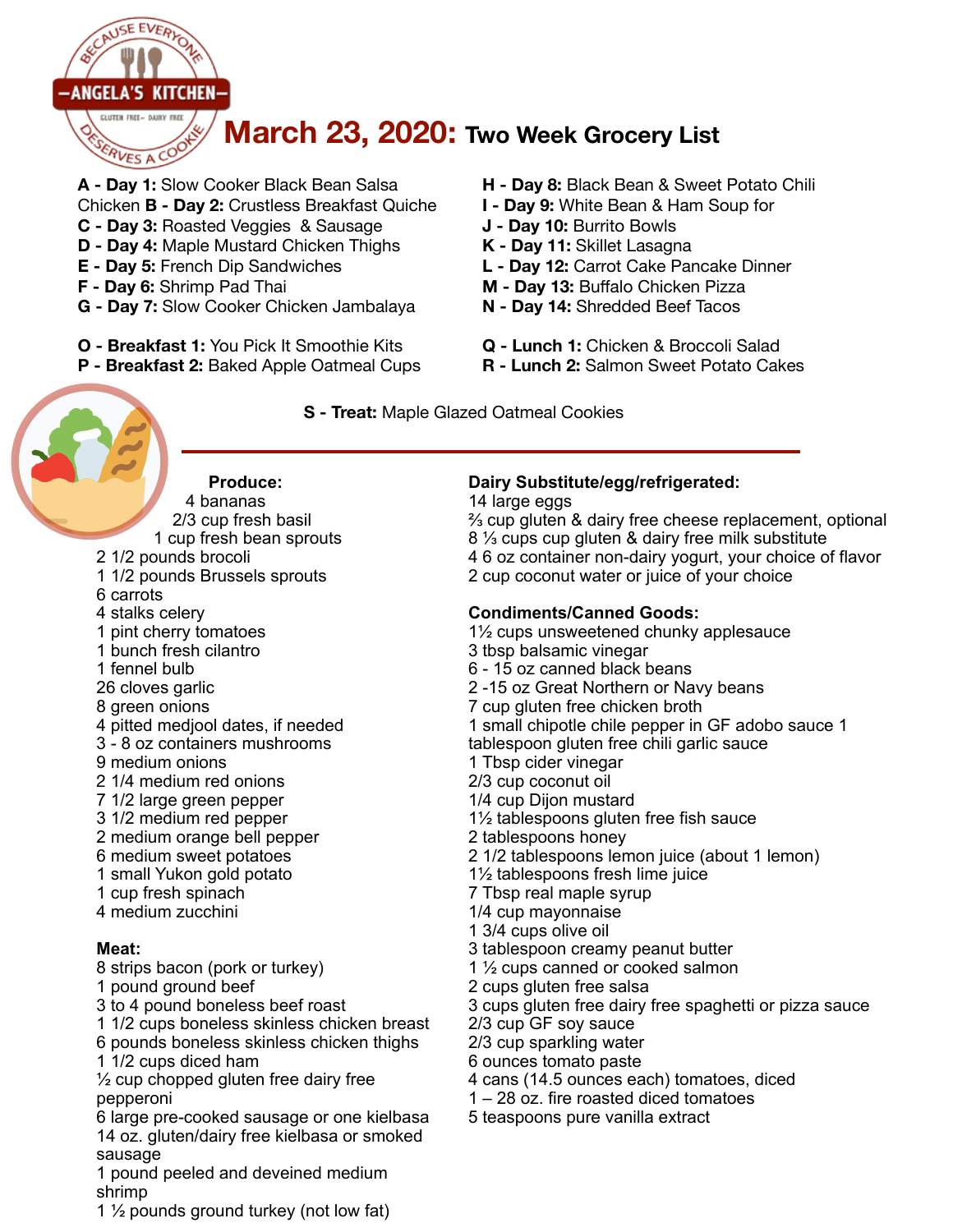#### **Optional toppings:**

1 cup shredded dairy free substitute chopped tomato diced jalapeño minced fresh cilantro guacamole dairy free yogurt, raisins, nuts, chocolate chips, blueberries, dried cranberries, etc.

#### **Dry Goods:**

4 cups certified gluten free old fashioned rolled oats 2 tablespoon flaxseed meal gluten and dairy free bread crumbs 1/3 cup craisins 1/3 cup shelled sunflower seeds or pistachios, roasted & salted 1¼ cup your favorite cup for cup GF flour blend ½ teaspoon baking soda  $\frac{1}{2}$  cup sugar + 1 T  $\frac{1}{2}$  cup dark brown sugar ⅔ cup powdered sugar

1 box 10 hard taco shells

1 cup raw cashews

5 gluten free lasagna sheets or 8 oz GF pasta 2 cups gluten free bean based flour blend or Bob's Red Mill All Purpose Gluten Free Flour Blend 4 Tbsp baking powder

- 1 cup brown rice
- 3 tablespoons dark brown sugar
- ¼ cup chopped dry-roasted peanuts
- 12 ounces gluten free rice pad Thai noodles
- ¼ cup sweet rice flour
- 1 cup brown or white rice flour
- 1 1/3 cup tapioca flour
- 2/3 cup potato or corn starch
- 4 1/2 tsp xanthan gum

#### **Seasonings:**

- salt and pepper 4 bay leaf 2 1/2 teaspoon dried crushed rosemary 2 teaspoon dried thyme 2 ¼ teaspoon dried basil 6 ¼ teaspoon dried oregano 1 teaspoon dried thyme ¾ teaspoon paprika ½ teaspoon garlic powder 1 to 1 1/2 teaspoon chili pepper flakes ¼ teaspoon onion powder 2 tablespoon dried parsley 2 Tbsp + 2 t chili powder 1 tsp smoked paprika 2 t ground cumin 1/4 tsp cayenne 1/8 teaspoon ground ginger 1/8 teaspoon ground cloves 4 teaspoons ground cinnamon 3/4 teaspoon ground nutmeg
- 1 teaspoon dried tarragon or thyme

#### **Frozen:**

- 8 cups frozen berries (your choice) 2 ½ cups frozen corn
- 3 cups frozen chopped spinach or kale

\*\*\*\*\*\*\*\*\*\*\*\*\*\*\*\*\*\*\*\*\*\*\*\*\*\*\*\*\*\*\*\*\*\*\*\*\*\*\*\*\*\*\*\*\*\*\*\*\*\*\*\*\*\*\*\*\*\*\*\*\*\*\*\*\*\*\*\*\*\*\*\*\*\*\*\*\*\*\*\*\*\*\*\*\*\*\*\*\*\*\*\*

To serve: quinoa, rice or cauliflower rice for 4 (for 3 meals) fruit of choice for 2 (for 2 meals) fresh or frozen veggies for 4 (for 4 meals) Maple syrup Sausage for 4 Tortilla chips for one meal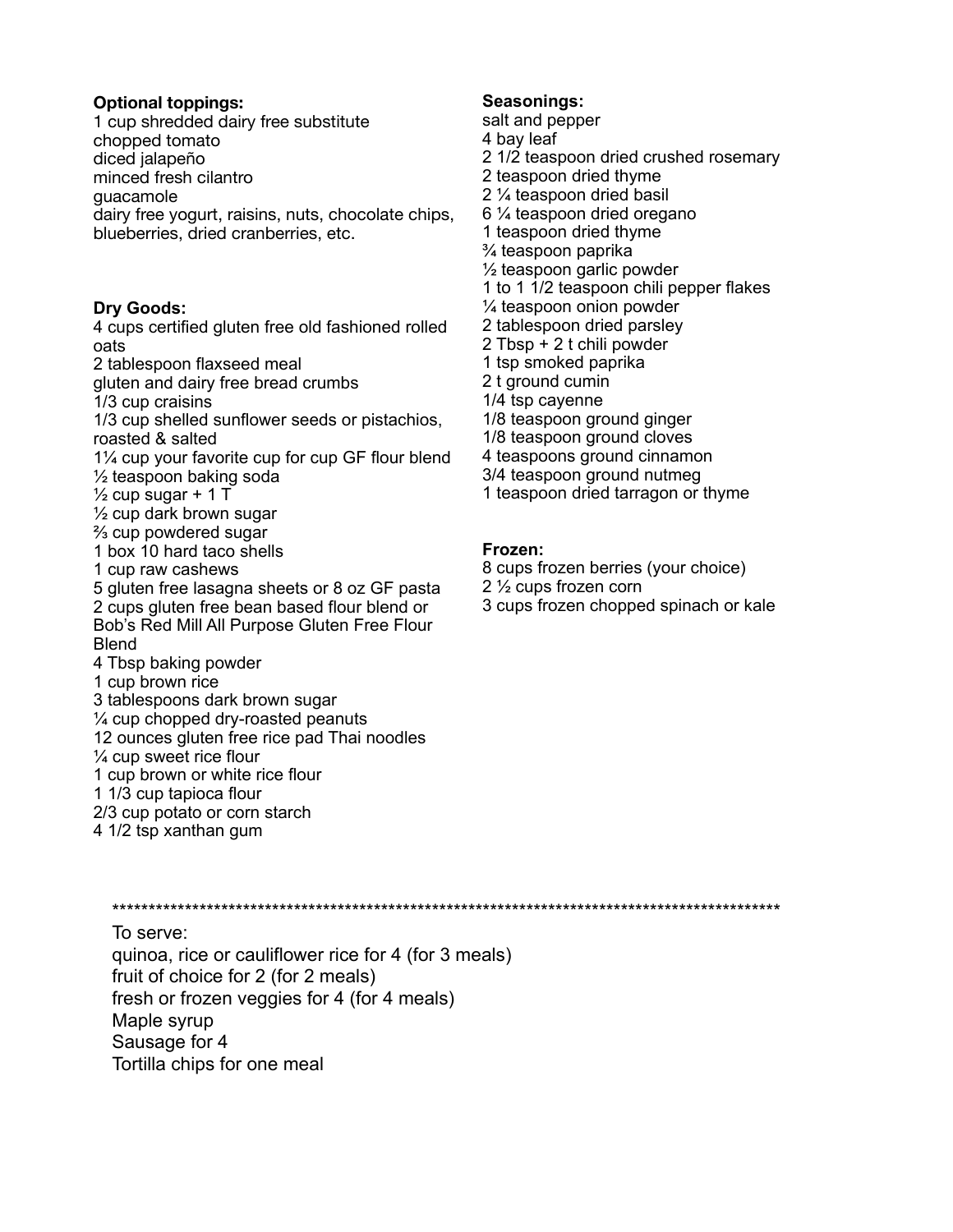

# **Slow Cooker Black Bean Salsa Chicken**

Serves: 8

2 1/2 pounds boneless chicken thighs, chopped 2 - 15 oz canned black beans, rinsed & drained 1½ cups frozen corn 2 cups gluten free salsa 1 cup chopped onions 1 cup chopped green pepper ¾ cup chopped red pepper ½ cup chopped fresh cilantro 5 cloves garlic, minced salt and pepper, to taste

Put all ingredients into slow cooker. Cover and cook on low for 6-8 hours.

Good served over cooked rice, scooped up with tortilla chips or rolled in gluten free tortillas. We like it served over baked potatoes or baked sweet potatoes.

**Freezer instructions:** Put all ingredients into a gallon sized freezer bag. Remove as much air as possible, seal, label and freeze.

**To serve:** Thaw. Place in slow cooker. Cover and cook on low 6-8 hours.

*\*Save half of cooked mixture for Burrito Bowls. Cool, wrap and freeze until needed.* 

## **Crustless Breakfast Quiche**

Serves: 6

1 tablespoon olive oil 8 ounces mushrooms, sliced 1 small onion, diced 6 large eggs, beaten ¼ teaspoon salt ¼ teaspoon ground pepper ¼ teaspoon dried basil ¼ teaspoon dried oregano ¼ cup sweet rice flour 2 strips bacon (pork or turkey), cooked and crumbled 1 cup steamed, chopped broccoli ⅔ cup gluten & dairy free cheese replacement, optional ½ cup seeded and diced red pepper 1 cup de-stemmed and sliced fresh spinach

In a skillet sauté mushrooms and onion in oil over medium heat until mushrooms release their liquid and onions are translucent. Do not discard resulting liquid.

In large bowl, beat eggs, salt, pepper, basil, oregano, and sweet rice flour. Add mushroom and onion mixture (including any liquid) and remaining ingredients to eggs. Mix.

Pour into a well oiled pie plate, or line the pie plate with oiled parchment. Bake at 425 degrees F for 10 minutes. Reduce oven temperature to 350 degrees and bake for an additional 25 to 35 minutes. Let quiche stand for a few minutes before cutting and serving to ensure quiche sets up properly.

**To freeze:** Allow quiche to cool. Wrap well for the freezer, removing all air, seal, label and freeze.

**To serve:** Thaw and reheat.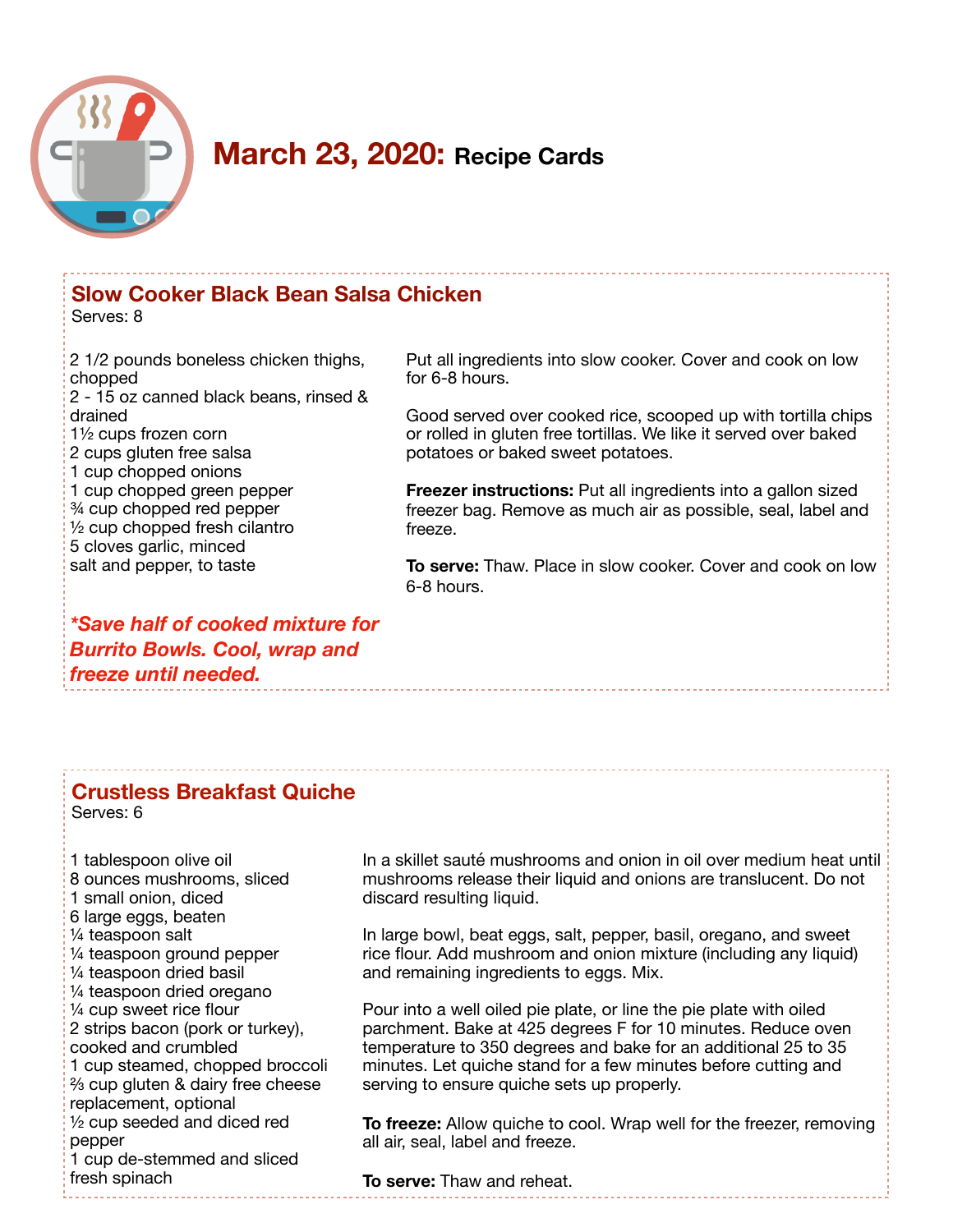## **Roasted Vegetable Medley with Sausage**

Serves 4

Preheat oven to 425° F..

3 tbsp olive oil 2 medium sweet potatoes, peeled and chopped into 1" chunks 1 medium red onion, sliced into strips 2 bell peppers, sliced into strips 3 cups mushrooms, halved 2 medium zucchini, sliced into 1" chunks 6 large pre-cooked sausage links, such as kielbasa, sliced into bite sized pieces 3 tbsp balsamic vinegar 3 tbsp fresh basil, chopped Salt and pepper. to taste

Put sweet potatoes, onion, peppers and onions on rimmed baking pan. Drizzle with oil. Put in oven for 15 minutes.

After 15 minutes, Stir ingredients around. Add zuchini and sausage. Roast for another 15 minutes.

After 15 minutes, stir again. Check veggies. Roast for another 10 minutes if sweet potatoes and onions are not tender.

When finished roasting drizzle with balsamic vinegar, and season with salt and pepper.

## **Maple Dijon Chicken Thighs**

Serves: 4

1/4 cup Dijon mustard 2 Tbsp real maple syrup 1 Tbsp olive oil 2 tsp soy sauce 1 clove garlic 1/2 Tbsp dried rosemary or fresh 2 lbs boneless skinless chicken thighs

Preheat the oven to 375 degrees. In a small bowl, stir together the Dijon mustard, maple syrup, olive oil, and soy sauce. Mince the garlic and chop the rosemary. Stir both into the marinade.

Coat the inside of a casserole dish with non-stick spray. Arrange the chicken thighs in the dish so that they are close, but not overlapping. Pour the marinade on top and then spread it around until the thighs are completely covered.

Bake the chicken thighs in the preheated oven for 45-50 minutes, or until they are cooked through and the liquid around the thighs is simmering. Spoon some of the liquid over the thighs, return them to the oven, then switch the oven's setting from bake to broil. Broil for about 5 minutes, or until the top of the chicken is golden brown.

## **Basic Roasted Brussel Sprouts**

Serves: 4

1 1/2 pounds Brussels sprouts 3 tablespoons coconut or olive oil 3/4 teaspoon salt 1/2 teaspoon freshly ground black pepper

Preheat oven to 400 degrees F.

Cut off the brown ends of the Brussels sprouts and pull off any damaged yellowed outer leaves. Cut Brussel sprouts in half the long way. Mix them in a bowl with oil, salt and pepper. Pour onto a rimmed sheet pan and roast for 35 to 40 minutes, until crisp on the outside and tender on the inside. Stir the pan every 15 minutes to brown the sprouts evenly. Sprinkle with more salt to taste and serve immediately.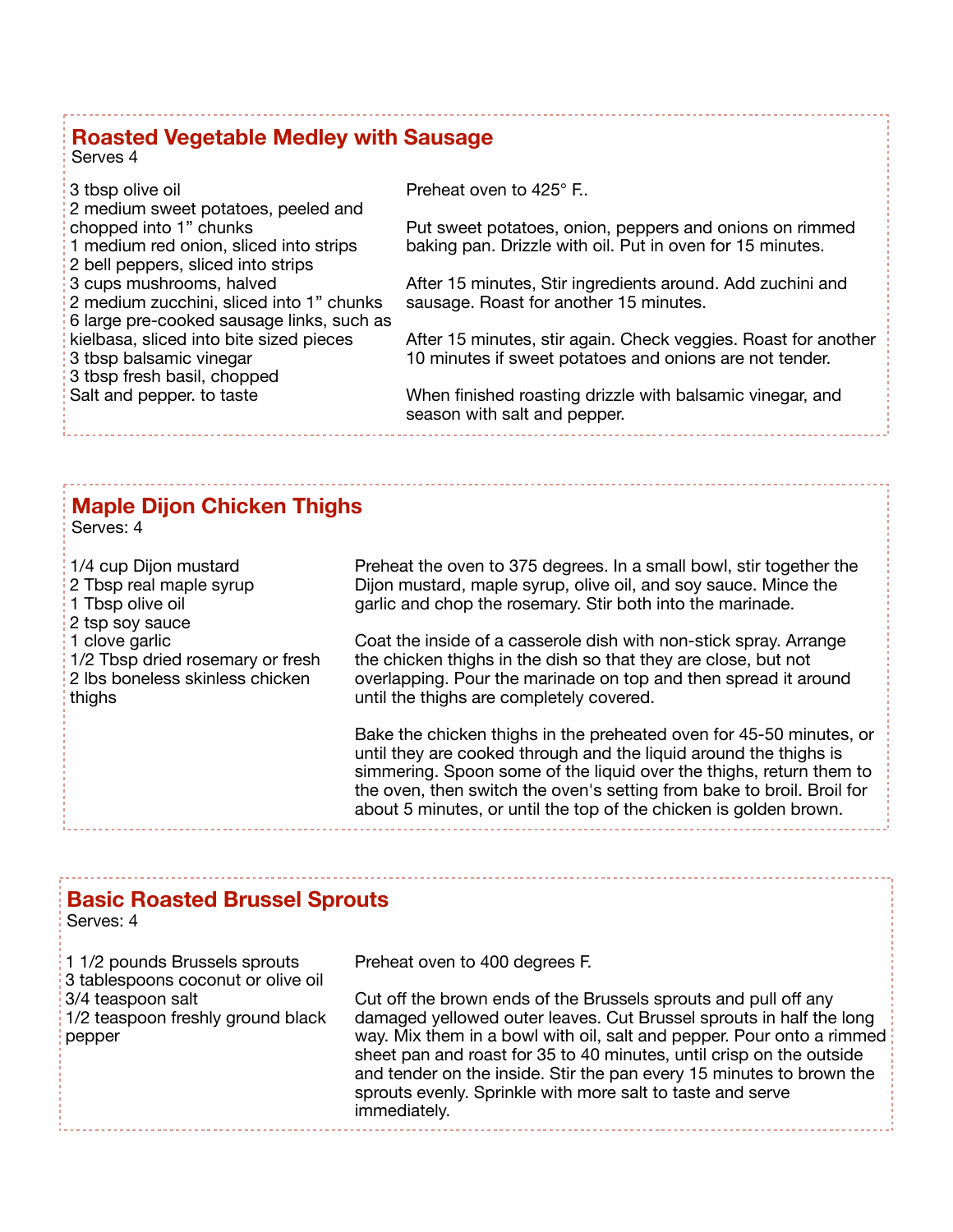## **Slow Cooker French Dip Sandwiches**

Serves: 10 to 11

| 3 to 4 pound boneless beef roast<br>$\frac{1}{2}$ cup GFCF soy sauce<br>1 bay leaf                                             | Trim fat from roast. Place roast in crockpot. Surround roast with<br>sliced onions (put around sides, not on top or underneath).                                                             |
|--------------------------------------------------------------------------------------------------------------------------------|----------------------------------------------------------------------------------------------------------------------------------------------------------------------------------------------|
| $\frac{1}{2}$ teaspoon ground pepper<br>1 teaspoon dried crushed rosemary<br>1 teaspoon dried thyme<br>2 cloves garlic, minced | In a bowl, combine the rest of ingredients. Pour mixture over roast.<br>Put lid on crockpot, and cook on low heat for 10-12 hours (or 5-6<br>on high), or until meat is very tender.         |
| *Save half of cooked beef<br>roast for Baked Beef and                                                                          | Remove meat from broth. Remove bay leaf and discard. Strain<br>onions from broth. Reserve broth. Place onions back into crock pot.<br>Slice thinly or shred meat. Return to crock pot. Stir. |
| <b>Bean Tacos. Cool, wrap and</b><br>freeze until needed.                                                                      | Put meat and onion mixture onto Noah Rolls (see archives). Use<br>reserved broth for dipping. Try toasting or grilling the rolls before<br>adding the meat.                                  |

## **Noah's Rolls**

1/2 cup brown or white rice flour 2/3 cup tapioca flour 1/3 cup potato or corn starch 2 tsp xanthan gum 2 tsp baking powder 1/2 tsp salt 1 egg 1/3 cup oil 1/2 cup dairy free milk 1/3 cup sparkling water

Preheat oven to 400 degrees.

Mix dry ingredients and wet ingredients separately except for the sparkling water. Combine dry and wet in a heavy duty mixer or bowl with a spoon. When batter is well combined, add the sparkling water. Mix until just combined, but very smooth. The texture of the batter should be rather thick.

Divide batter into six round mounds. You can also form your own buns or rolls using a plastic spatula. I also put the batter in a large ziplock bag, cut a corner opening and squeeze out the batter to form hot dog buns or bagels. Make sure not to form the bread too high, because it will rise quite a bit on its own. You may smooth the batter with wet hands at this point. (Angela's note: you will want to smooth the dough with wet hands so you can have a nice smooth bun. The dough does not smooth out during the baking process.)

Bake for 20-25 minutes until the bread is a golden brown.

Angela's note: To do egg-free: Replace egg with 1 T ground flax (I used golden flax) and 3 T water cooked together. Wisk over medium heat until thickened and gooey egg-like consistency.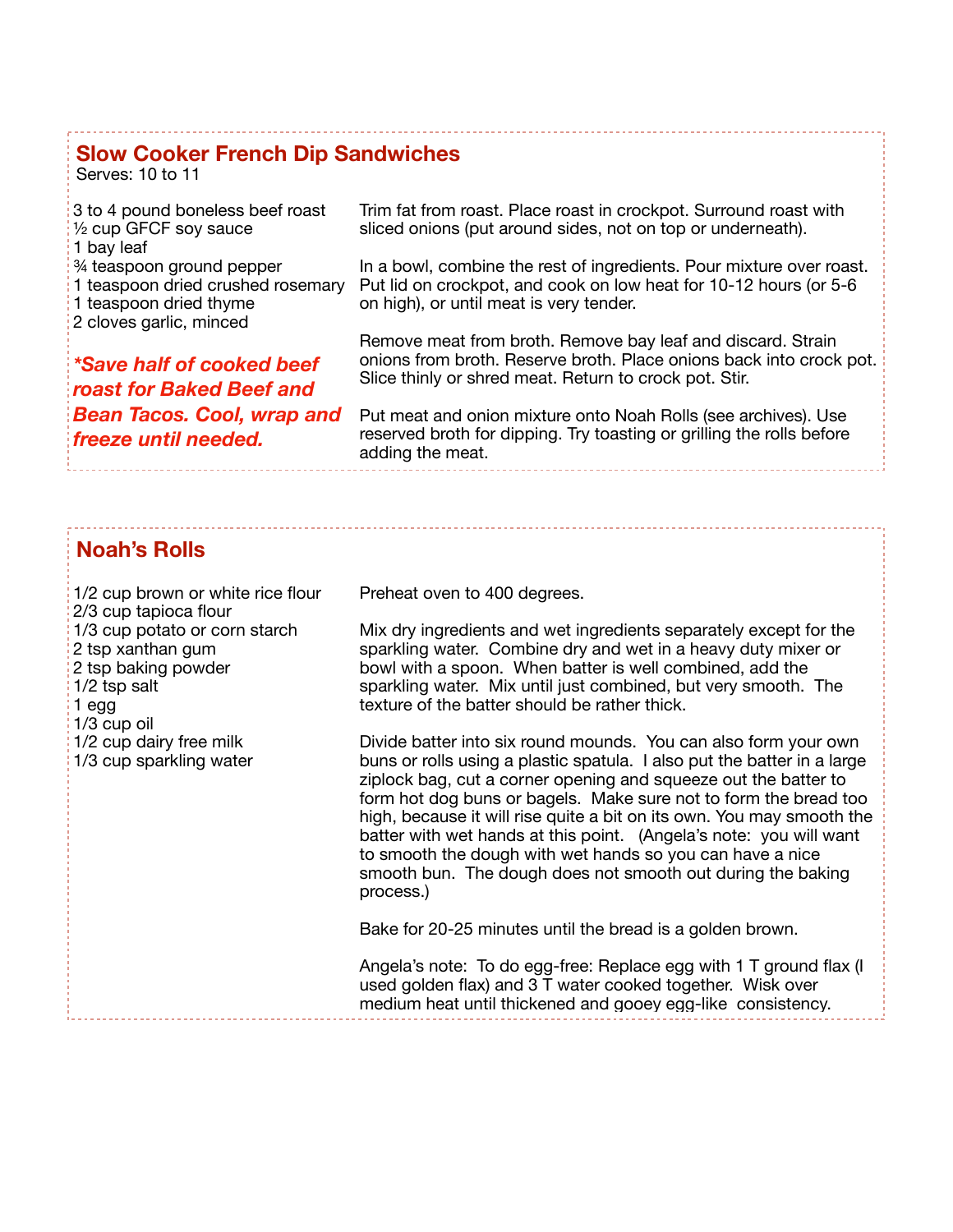## **Shrimp Pad Thai with Broccoli**

Serves 6

| 12 ounces uncooked gluten free<br>rice pad Thai noodles                                                                                                                                                               | Cook noodles according to package directions while making the<br>rest of the recipe.                                                                                                                                                       |  |
|-----------------------------------------------------------------------------------------------------------------------------------------------------------------------------------------------------------------------|--------------------------------------------------------------------------------------------------------------------------------------------------------------------------------------------------------------------------------------------|--|
| 3 tablespoons dark brown sugar<br>3 tablespoon creamy peanut butter<br>3 tablespoons gluten free low<br>sodium soy sauce<br>1 <sup>1</sup> / <sub>2</sub> tablespoons gluten free fish                                | While water comes to a boil for the noodles, mix sugar, soy sauce,<br>fish sauce, lime juice and chili garlic sauce in a small bowl and set<br>aside.                                                                                      |  |
| sauce<br>1 <sup>1</sup> / <sub>2</sub> tablespoons fresh lime juice<br>1 tablespoon gluten free chili garlic<br>sauce<br>3 tablespoons oil                                                                            | Heat a large skillet over medium-high heat. Add oil to pan to heat,<br>then add shrimp and broccoli. Stir-fry for about 3 minutes or until<br>shrimp is almost done, then add onions and garlic, stir-frying for<br>another minute or two. |  |
| 1 pound peeled and deveined<br>medium shrimp<br>1 pound brocoli cut into small<br>florets                                                                                                                             | Add cooked noodles to shrimp mixture in pan, stir-frying and<br>tossing to combine. Stir in sauce; cook another minute, stirring<br>constantly to combine.                                                                                 |  |
| 6 green onions cut into $1\frac{1}{2}$ " pieces<br>6 garlic cloves, minced<br>1 cup fresh bean sprouts<br>1/4 cup chopped dry-roasted<br>peanuts<br>1/3 cup thinly sliced fresh basil<br>regular or purple Thai basil | To serve, top with bean sprouts, peanuts, and basil.                                                                                                                                                                                       |  |
| <b>Slow Cooker Chicken Jambalaya</b>                                                                                                                                                                                  |                                                                                                                                                                                                                                            |  |
| <b>CAMILA</b>                                                                                                                                                                                                         |                                                                                                                                                                                                                                            |  |

Serves: 8

1½ pounds boneless skinless chicken breasts or thighs (I prefer thighs), cut into 1-inch cubes 14 oz. gluten/dairy free kielbasa or smoked sausage, sliced (preferably nitrate free) 1 – 28 oz. fire roasted diced tomatoes 2 medium onions, diced 2 green bell peppers, seeded and diced 2 stalks celery, diced 1 cup gluten free chicken broth 3 garlic cloves, minced 4 teaspoons dried oregano 1 teaspoon dried thyme ¾ teaspoon paprika ½ teaspoon salt ½ teaspoon garlic powder  $\frac{1}{2}$  to 1 teaspoon chili pepper flakes ¼ teaspoon onion powder ¼ teaspoon black pepper 3 bay leaves

In a slow cooker combine all ingredients and mix. Cover. Cook on low for 7 hours or on high for 3½ hours. Discard bay leaves before serving over cooked rice.

**Optional:** You can stir in 1 pound of frozen, peeled and cooked shrimp that have been thawed about 15 minutes before the end of cooking time. Serve when shrimp is heated through.

**To freeze:** Place all ingredients into a gallon sized freezer bag. Mix ingredients, remove as much air as possible, seal, label and freeze.

**To serve:** Thaw. Pour ingredients into a slow cooker. Cover. Cook on low for 7 hours or on high for 3½ hours. Discard bay leaves before serving over cooked rice.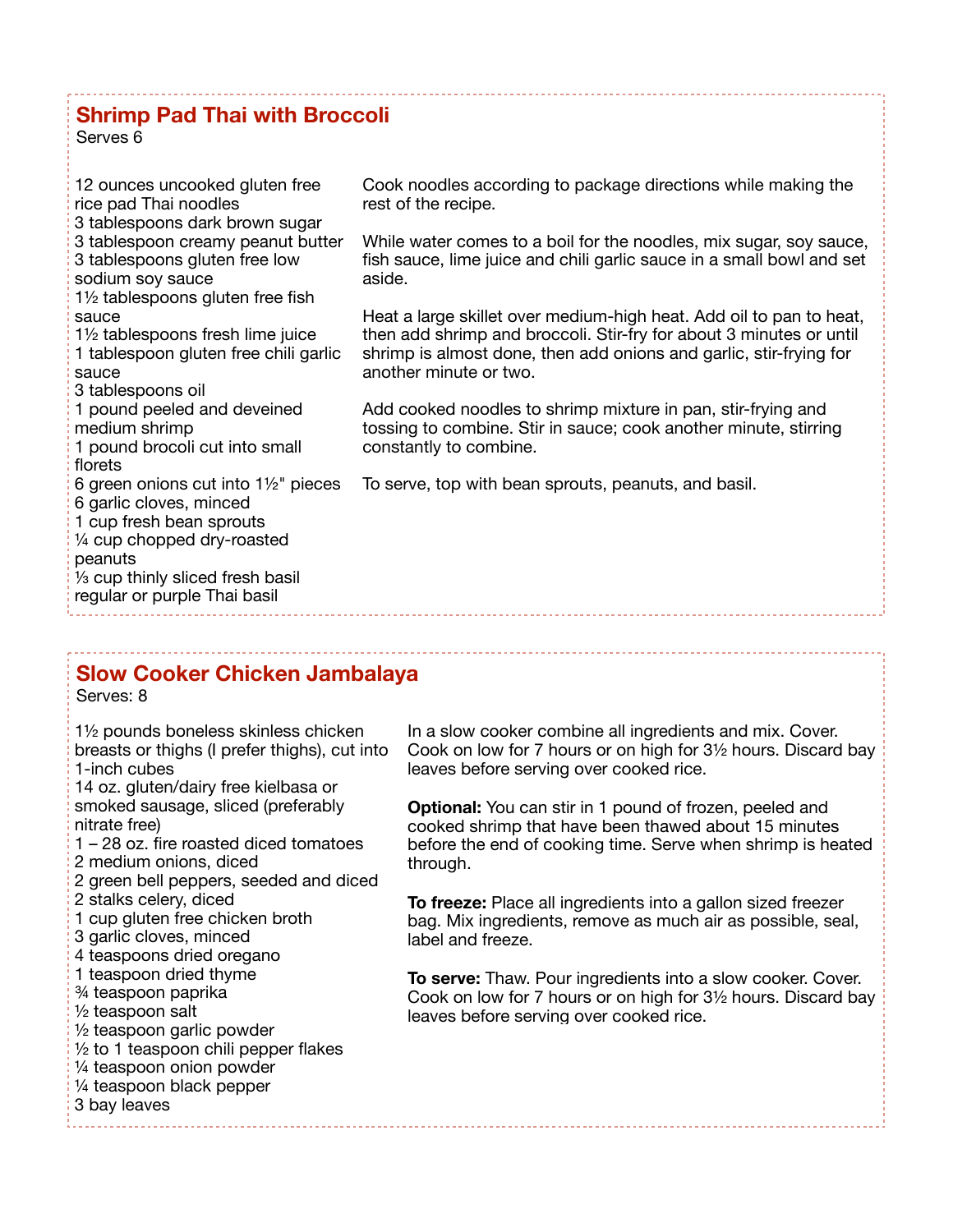## **Black Bean Sweet Potato Chili**

serves 8

3 cans black beans 1 lb sweet potatoes peeled and cut into 1" cubes 2 cans diced tomatoes and liquid 1 medium sweet yellow onion 1 medium orange bell pepper 1 medium red bell pepper, diced 1/4 cup fresh chopped cilantro 2 cloves minced garlic 1 tablespoon olive oil 1 small chipotle chile pepper in gluten free adobo sauce minced 2 t chili powder 1 t ground cumin salt to taste

In a gallon sized freezer bag combine all the ingredients. Mix remove as much air as possible and seal. seal, label and freeze.

to serve: thaw put contents of large bag into slow cooker. Cover and cook on low for 6 to 7 hours or on high 3 to 3 1/2 hours until sweet potatoes are tender, but not falling apart.

#### **White Bean & Ham Soup for the Slow Cooker**  Serves: 8

6 cups chicken broth 3 cloves minced garlic 1 cup diced onion 1 cup diced carrot 1 cup diced celery 1 cup diced fennel ¼ teaspoon ground black pepper 2 tablespoon dried parsley 1 teaspoon dried thyme 1 cup frozen corn kernels 3 cups frozen chopped spinach or kale 2 cans (15 ounces each) Great Northern or Navy beans, drained and rinsed 2 cans (14.5 ounces each) tomatoes, diced 1 1/2 cupc diced ham salt and pepper, to taste

Combine broth, garlic, onion, carrots, celery, fennel, pepper, parsley, and thyme in a slow cooker. Cover and cook on low for 6 - 7 hours.

Add the ham, spinach or kale greens, beans, and tomatoes. Cover and cook on high for one hour. Taste and add salt and pepper, if needed.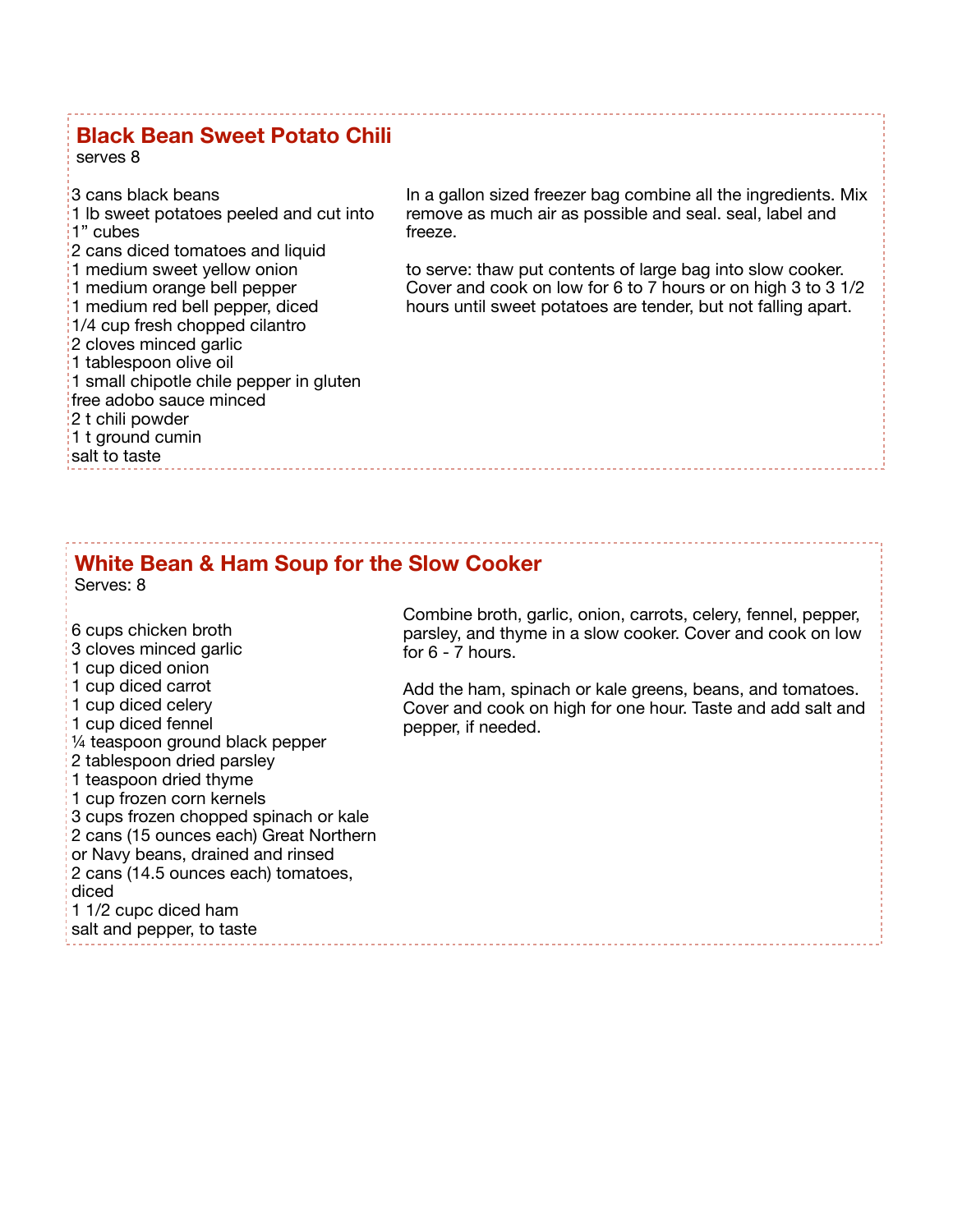## **Salsa Chicken Burrito Bowl**

Serves: 4

#### **Left over Black Bean Salsa Chicken OR:**

2 boneless, skinless chicken breasts 16 oz. salsa 1/2 cup chicken broth 1 tsp chili powder

#### **Rice:**

1 cup brown rice 1/2 tsp salt 1 3/4 cups water

#### **Fajita Saute:**

1 onion 3 bell peppers, red, green, yellow 1 Tbsp oil salt, to taste

#### **Optional toppings:**

2 green onions, thinly sliced minced fresh cilantro

Cook the brown rice according to the package directions. (Add rice, salt, and water to a pot, cover, bring to a boil over high heat, then turn the heat down to low and simmer for 35 minutes.)

While the rice is cooking, begin the chicken. Add the chicken breasts to a medium sauce pot along with the salsa, chicken broth, and chili powder. Give everything a brief stir.

Place a lid on the pot and bring it to a boil over high heat. Once the liquid starts boiling, turn the heat down to low and let the chicken simmer over low for 30 minutes. Make sure it's simmering the whole time, adjusting the heat slightly if needed.

While the rice and chicken are cooking, prepare the bell peppers. Slice the bell peppers into 1/2-wide strips. Place them on a baking sheet and drizzle with cooking oil. Toss the peppers to coat them in oil, then sprinkle with a pinch of salt.

Roast the peppers in the preheated oven for 20-25 minutes, or until they are browned on the edges, stirring once half way through.

After the chicken has simmered for 30 minutes, remove it from the salsa mixture and use two forks to shred the meat. Return the shredded chicken to the pot of salsa and stir to combine.

Once the rice has rested, the chicken has been shredded, and the peppers have finished roasting, it's time to build the bowls.

Add about 3/4 cup rice to each container, followed by 1/4 of the roasted peppers, and 1/4 of the shredded chicken. Spoon the salsa mixture from the pot over the shredded chicken in the containers. This will act as a sauce to help moisten the entire dish. Top with sliced green onions and a dollop of sour cream and serve immediately or refrigerate for up to 4 days.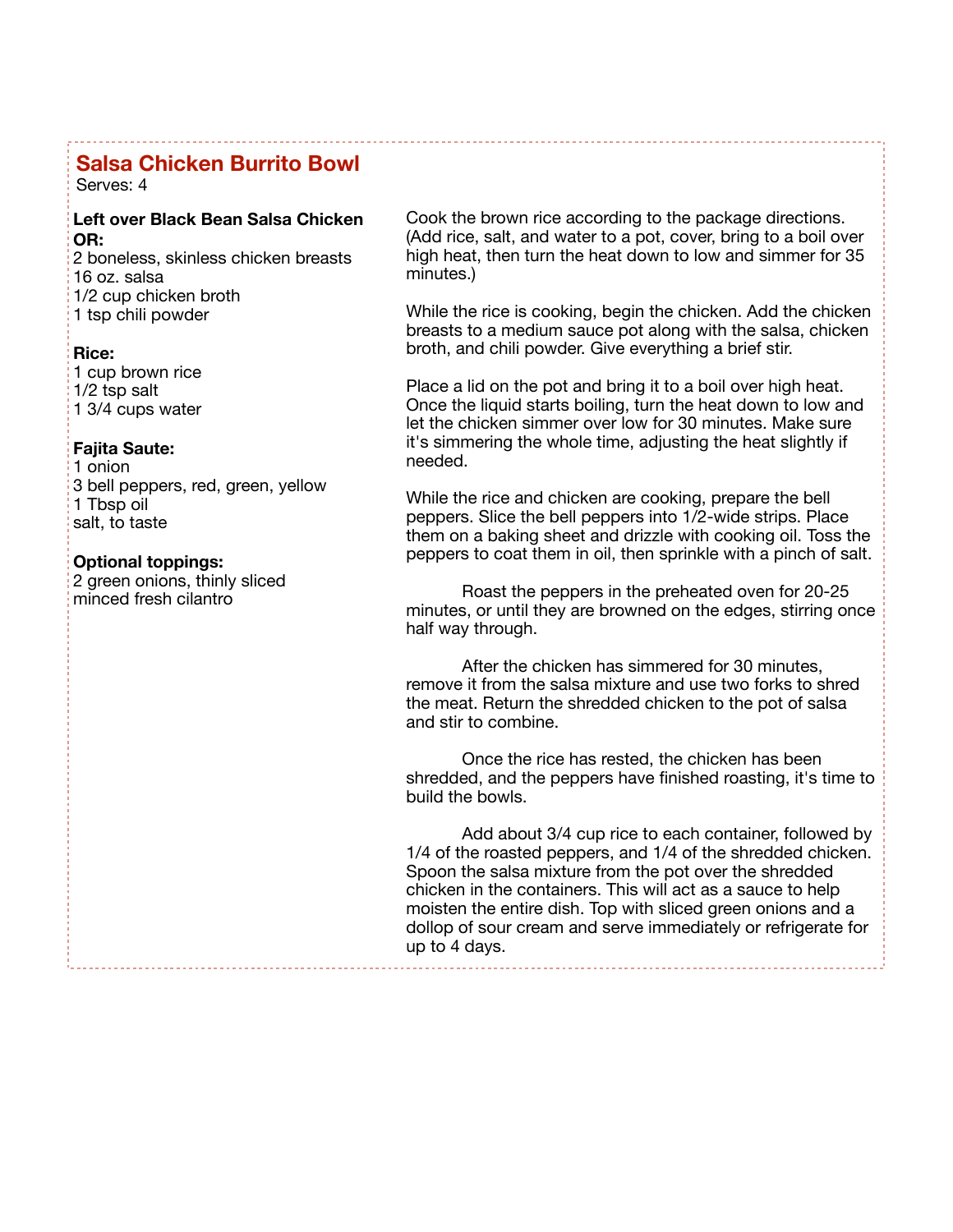# **Skillet Beef & Veggie Lasagna**

Serves: 4

#### **For the lasagna:**

- 1 tablespoon extra virgin olive oil 1 pound ground beef
- 1 small onion, finely chopped
- 1 bell pepper, cored and finely chopped 1 tablespoon minced garlic (about 3-4
- cloves)
- 2 medium-size zucchini, diced
- 1 pint cherry tomatoes, halved
- 6 ounces tomato paste
- 1 teaspoon oregano
- 1 teaspoon basil

1/2 teaspoon crushed red pepper (optional)

5 gluten free lasagna sheets, broken into 2-inch bite-size pieces or 8 oz GF pasta optional: fresh or dry basil for topping

### **Cashew Ricotta**

1 cup raw cashews, soaked\*

2 tablespoons lemon juice (about 1 lemon) 1 teaspoon fine sea salt

In a large (deep) skillet, warm the olive oil over medium heat. Add the onion, sprinkle with salt and cook for about 3 minutes. Next add the bell pepper, garlic, zucchini, tomatoes and corn. Continue to cook for 3 more minutes.

Add the tomato paste to the skillet with oregano, basil, crushed red pepper and 1 and 1/2 cups water. Stir to combine. Bring to a low boil then add lasagna noodles, pushing each piece down until they're all covered with sauce. Cover with a lid and cook until noodles are soft and most of the liquid has absorbed, about 10 minutes.

Meanwhile make the cashew ricotta by combining the soaked and rinsed cashews with lemon juice, sea salt and 3 tablespoons of water in a high speed blender or NutriBullet. Blend until smooth, scraping the sides of the blender as needed.

Once pasta is cooked, remove from heat and set aside. Top with large dollops of the cashew ricotta then garnish with basil.

\*To soak cashews, bring a pot of water to a boil, remove from heat, then add cashews to soak for 30 minutes. Strain and rinse before using in the recipe.

# **Gluten & Dairy Free Carrot Cake Pancakes**

Serves: 4

 2 cups gluten free bean based flour blend 4 teaspoons baking powder 11/2 teaspoons t **Bean Flour Blend (from the "Gluten Free Gourmet," Bette Hagman)**  (see below) or Bob's Red Mill All Purpose Gluten Free Flour Blend 1 1/2 teaspoons cinnamon 1/2 teaspoon xanthan gum 1/4 teaspoon nutmeg 1/8 teaspoon ground ginger 1/8 teaspoon ground cloves 1 cup unsweetened gluten & dairy free milk substitute (ie: almond, rice, etc.) 2 cups finely grated carrot (about 4 medium carrots) 2 eggs 1/4 cup oil 3 Tablespoons maple syrup or brown sugar 2 teaspoons gluten free vanilla

*Mix ahead and use in recipes calling for Gluten-Free Flour Mix:* 

2 cups Garfava Bean Flour 1 cup Sorghum Flour 3 cups Tapioca Flour/Starch 3 cups Cornstarch or Arrowroot Whisk the dry ingredients together in a bowl. Mix the wet ingredients together until blended then add to the dry ingredients. Stir until blended together. There will still be some lumps, but try not to have too many. If you want the carrot bits to be even smaller, use and immersion blender to mix the pancake batter.

Cook 2-3 Tablespoons of batter per pancake in a preheated lightly oiled pan as you would regular pancakes, flipping pancake over when there are bubbles on the surface and the bottom is golden brown.

Serve with your favorite topping and enjoy!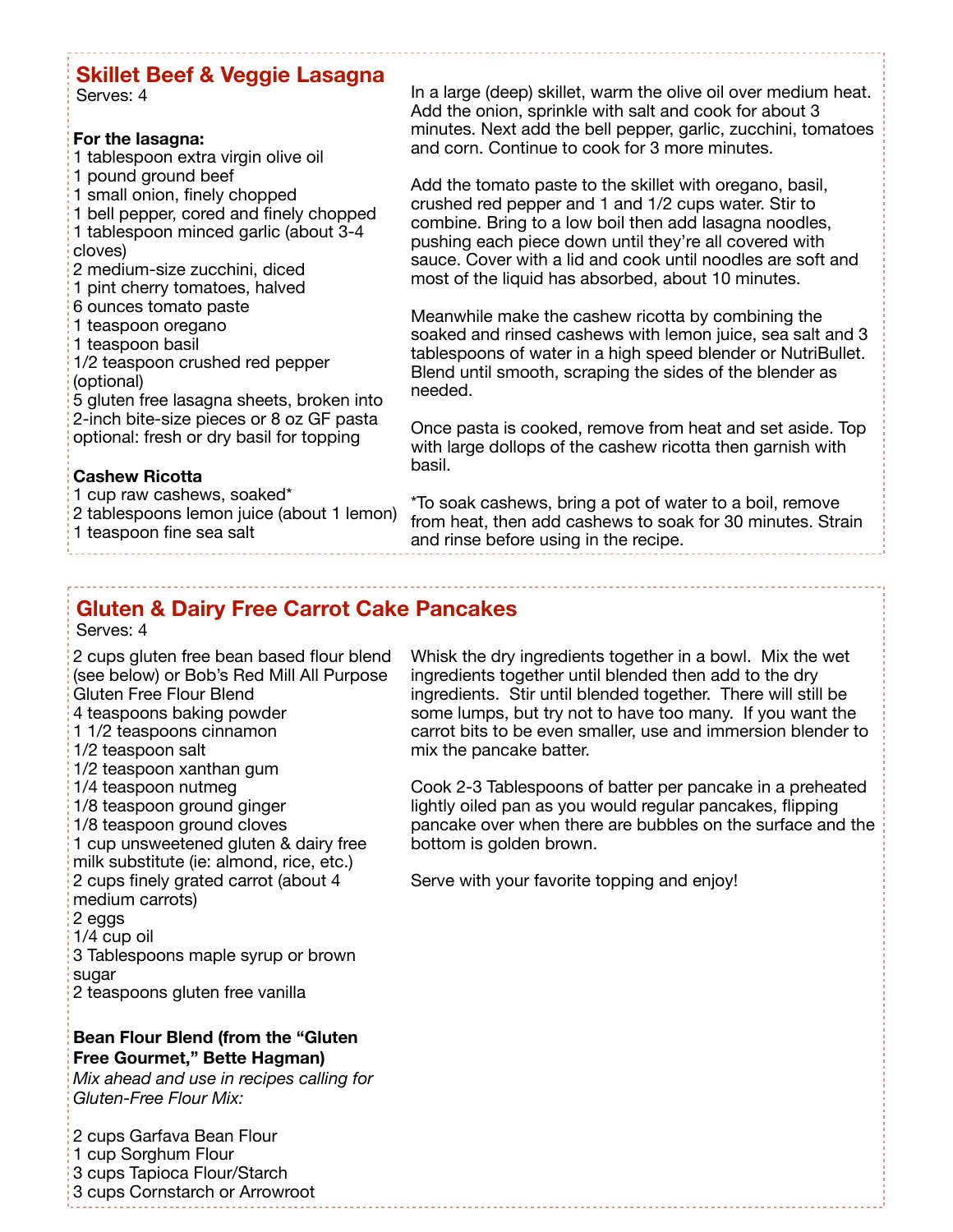## **Gluten Free Dairy Free Pizza Sloppy Joes**

#### Serves: 6

1½ pounds ground turkey (not low fat) 1 medium onion, finely diced ½ cup green pepper, finely diced 3 cups gluten free dairy free spaghetti or pizza sauce  $\frac{1}{2}$  cup chopped gluten free dairy free pepperoni 1 teaspoon dried basil

Brown ground turkey in skillet, breaking it up as it cooks. When it is all cooked through, add to slow cooker with all of the rest of the ingredients. Stir together until blended, put a cover on slow cooker, set to low and cook for 4 to 6 hours.

**To freeze:** After browning turkey, allow to cool. After turkey cools, mix all the ingredients into a gallon sized freezer bag. Remove as much air as possible, seal, label and freeze.

**To serve:** Thaw. Put contents in bag in to slow cooker, cover and cook on low for 4 to 6 hours.

**Noah's Rolls** 

½ teaspoon dried oregano

Preheat oven to 400 degrees.

Mix dry ingredients and wet ingredients separately except for the sparkling water. Combine dry and wet in a heavy duty mixer or bowl with a spoon. When batter is well combined, add the sparkling water. Mix until just combined, but very smooth. The texture of the batter should be rather thick.

Divide batter into six round mounds. You can also form your own buns or rolls using a plastic spatula. I also put the batter in a large ziplock bag, cut a corner opening and squeeze out the batter to form hot dog buns or bagels. Make sure not to form the bread too high, because it will rise quite a bit on its own. You may smooth the batter with wet hands at this point. (Angela's note: you will want to smooth the dough with wet hands so you can have a nice smooth bun. The dough does not smooth out during the baking process.)

Bake for 20-25 minutes until the bread is a golden brown.

Angela's note: To do egg-free: Replace egg with 1 T ground flax (I used golden flax) and  $3\bar{T}$  water cooked together. Wisk over medium heat until thickened and gooey egg-like consistency.

## **Roasted Rosemary Potatoes**

Servings: 4

 pepper 1/2 teaspoon dried rosemary, ground 1/2 teaspoon coarse ground black 1/2 teaspoon coarse salt 1/2 teaspoons garlic powder 1/2 teaspoon onion powder 1 tablespoons olive oil 1 pounds potatoes 1/2 pound fresh sweet potatoes

Mix the spices and oil in a small bowl.

Peel the sweet potato. Wash the potatoes and dry well. Slice the potatoes and sweet potatoes into oven fries, wedges or cubes.

Put potatoes onto a cookie sheet. Drizzle oil and spice mix onto potato pieces. Toss the potatoes until evenly coated.

Bake in a 375 oven for about 45 minutes, or until potatoes test done with a knife, turning over every 15 minutes.

1/2 cup brown or white rice flour 2/3 cup tapioca flour 1/3 cup potato or corn starch 2 tsp xanthan gum 2 tsp baking powder 1/2 tsp salt 1 egg 1/3 cup oil 1/2 cup dairy free milk 1/3 cup sparkling water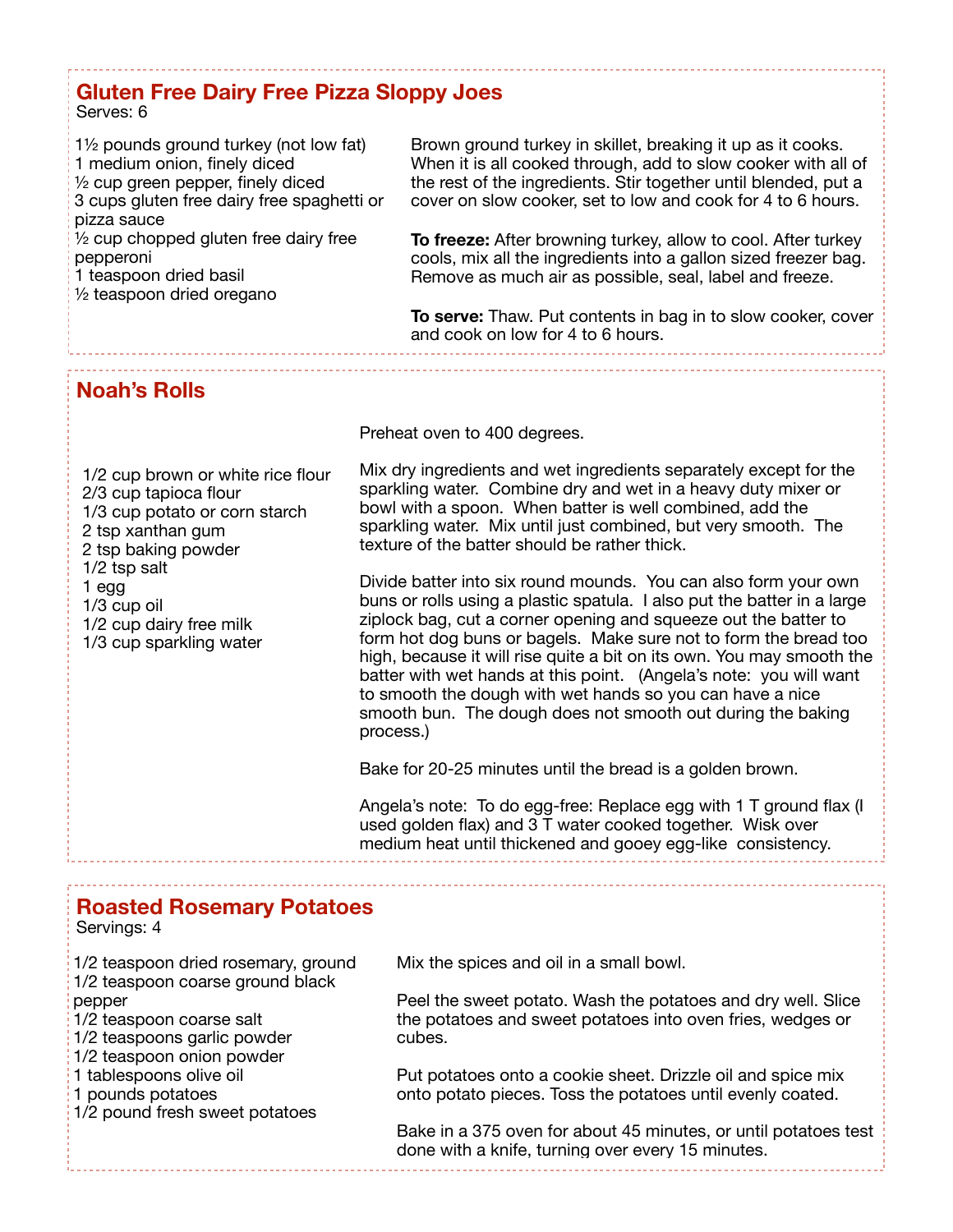## **Baked Beef and Bean Tacos**

Servings: 4

#### **Tacos:**

 (leftover from French Dip Recipe) 1 Tbsp chili powder 1 1/2 -2 lbs cooked shredded beef 1 tsp smoked paprika 1 tsp cumin 1/2 tsp oregano 1/4 tsp cayenne 1/2 tsp salt Freshly cracked pepper 15 oz can black beans 1 box 10 hard taco shells

#### **Optional toppings:**

1 cup shredded dairy free substitute chopped tomato diced jalapeño minced fresh cilantro guacamole

In a small bowl, combine the ingredients for the taco seasoning, then set the seasoning aside (or use one envelope of store-bought taco seasoning). Preheat the oven to 400ºF.

Dice the onion and mince the garlic. Add the onion, garlic, and cooking oil to a large skillet. Sauté the onion and garlic over medium heat until the onion is soft and translucent (about 5 minutes). Add the ground beef and prepared taco seasoning and continue to sauté until the beef is cooked through (another 5 minutes).

Arrange the taco shells in a casserole dish so they are all standing upright. If you do not have a dish that fits them snuggly enough to hold them up, use balled up aluminum foil to act as "book ends" to help hold the line of tacos upright.

Drain the can of black beans well, but do not rinse them. A little sauciness helps keep the beef mixture moist.Stir the beans into the seasoned beef and allow them to heat through.

Fill the tacos with the beef and bean mixture. If using dairy free cheese substitute, sprinkle it over top of tacos. Bake the tacos in the preheated oven for 7-10 minutes, or until the cheese is melted and the taco shells are golden brown on the edges.

While tacos are baking, dice the tomato, slice the jalapeño, and roughly chop the cilantro leaves, if using. Sprinkle the diced tomato, jalapeño, and cilantro over the tacos, with a spoon of guac on each taco just before serving.

## **You Pick It Smoothie**

Serves: 2

1 banana, peeled and frozen

2 cups frozen berries (your choice) 1 cup diary free milk substitute (almond, coconut, etc.)

1 6 oz container non-dairy yogurt, your choice of flavor (soy, coconut or rice) 1/2 cup coconut water or juice of your choice

1 pitted medjool date or other sweetener, if needed

Place all ingredients in a blender. Cover and blend ingredients until smooth. You can adjust the consistency by adding more ice if it's too thin or more liquid if it's too thick. Pour in glasses.

**To make packets:** in quart freezer bags, place banana, broken into chunks and berries. Label and place in freezer.

**When ready to serve:** put contents of bag, DF milk and yogurt substitute, coconut water and date, if using, into blender. Blend until smooth.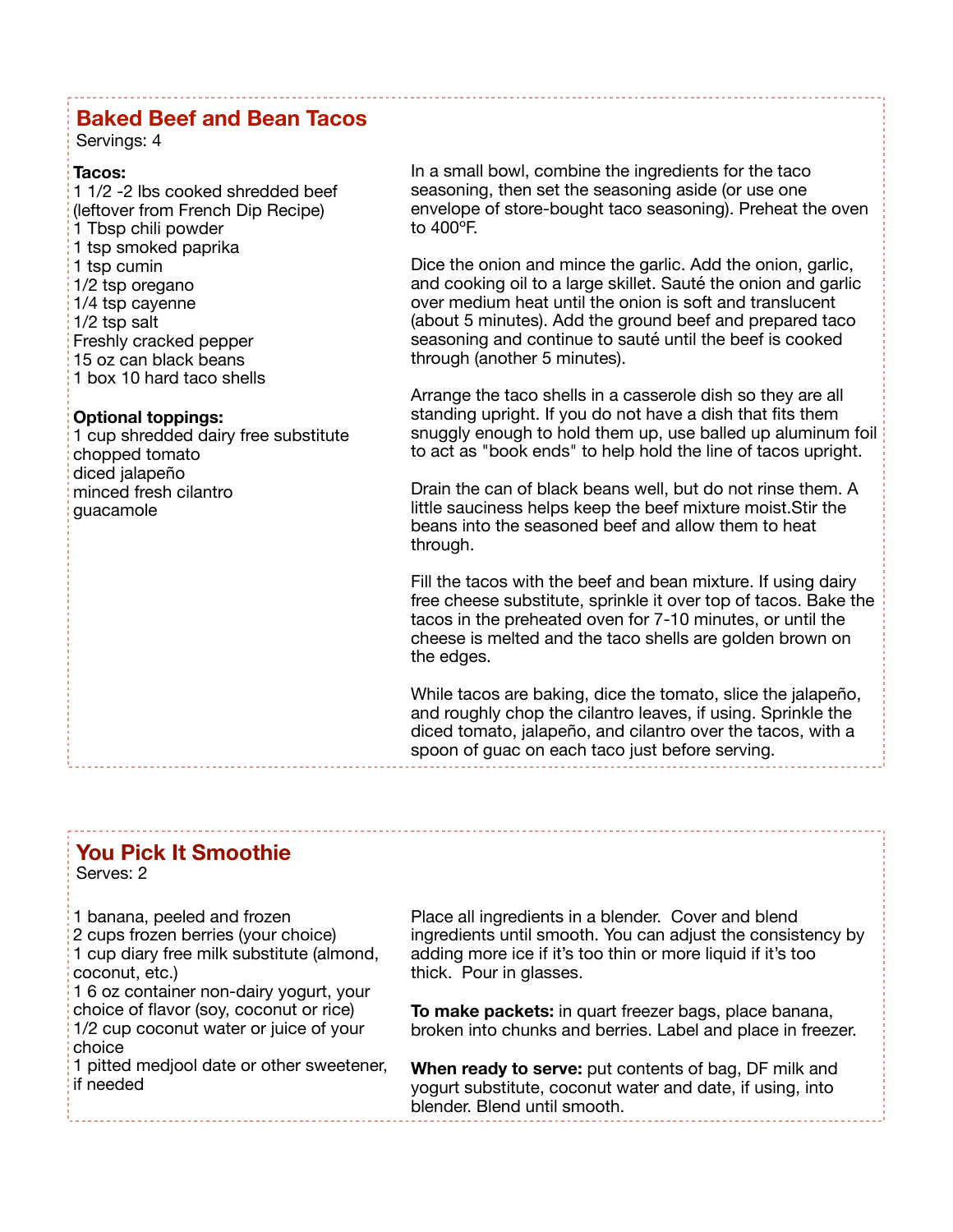### **Baked Apple Oatmeal Cups**

Serves: 8

1 large egg 1½ cups unsweetened chunky applesauce 2 tablespoons honey ½ teaspoon vanilla extract 2½ cups certified gluten free old fashioned rolled oats 2 tablespoon flaxseed meal 1½ teaspoons ground cinnamon 1½ teaspoon gluten free baking powder ½ teaspoon ground nutmeg ½ teaspoon salt 1⅓ cups cup gluten & dairy free milk substitute (I used coconut) optional toppings: dairy free yogurt, raisins, nuts, chocolate chips, blueberries, dried cranberries, etc.

In a large bowl, whisk eggs, applesauce, honey and vanilla until combined. Add oats, flaxseed meal, cinnamon, baking powder, nutmeg and salt and mix to combine.

Pour milk substitute over mixture and whisk until incorporated.

Line two 12-cup muffin pans with paper liners and spray liners generously with cooking spray. Distribute oatmeal mixture evenly into muffin cups, about ¼ cup each. OR do what I did and oil 8 ounce wide mouth canning jars. Put 1/2 cup mixture into each jar. Sprinkle desired toppings over the muffin cups if using.

Bake at 350 degrees F for 30 to 35 minutes or until a tester comes out clean.

Remove from oven and cool in pan on wire rack for a few minutes before transferring to cool completely on wire rack. Once completely cooled, store in an airtight container or ziptop bag and freeze. To reheat, microwave on high for 45-60 seconds.

## **Broccoli Salad with Chicken**

Serves: 4

#### **Salad Ingredients:**

3 cups broccoli florets & shredded peeled stems 1 1/2 cups chopped cooked boneless skinless chicken breast 6 strips bacon, cooked crisp, chopped 1/4 red onion, sliced very thinly

1/3 cup craisins

1/3 cup shelled sunflower seeds or pistachios, roasted & salted

#### **Dressing:**

1/4 cup mayonnaise 1 Tbsp cider vinegar 1 Tbsp sugar

Lay slices of bacon onto a parchment or aluminum foil lined baking sheet. Bake at 375°F for 15-20 minutes, until crisp. Transfer to a paper towel lined plate and pat the tops with paper towel as well, absorbing excess fat. Chop into small pieces, when cool enough to handle.

Chop broccoli into small florets. Peel broccoli stems, then shred stems on a large holed box grater, or a food processor with the grater attachment. Slice onion into thin slices.

Combine mayonnaise, vinegar and sugar in a bowl. Whisk until smooth.

Place salad ingredients in a bowl. Pour dressing over the salad & mix to coat the ingredients. Serve.

**To make ahead:** in 4 lunch containers, arrange broccoli, chicken, bacon, onion, craisins and sunflower seeds into separate piles in a lunch container. Divide dressing into 4 dressing containers. Put one dressing container in each of the lunch container, seal and chill. You can refrigerate this up to 4 days. When ready to serve, pour dressing over contents of salad and mix.